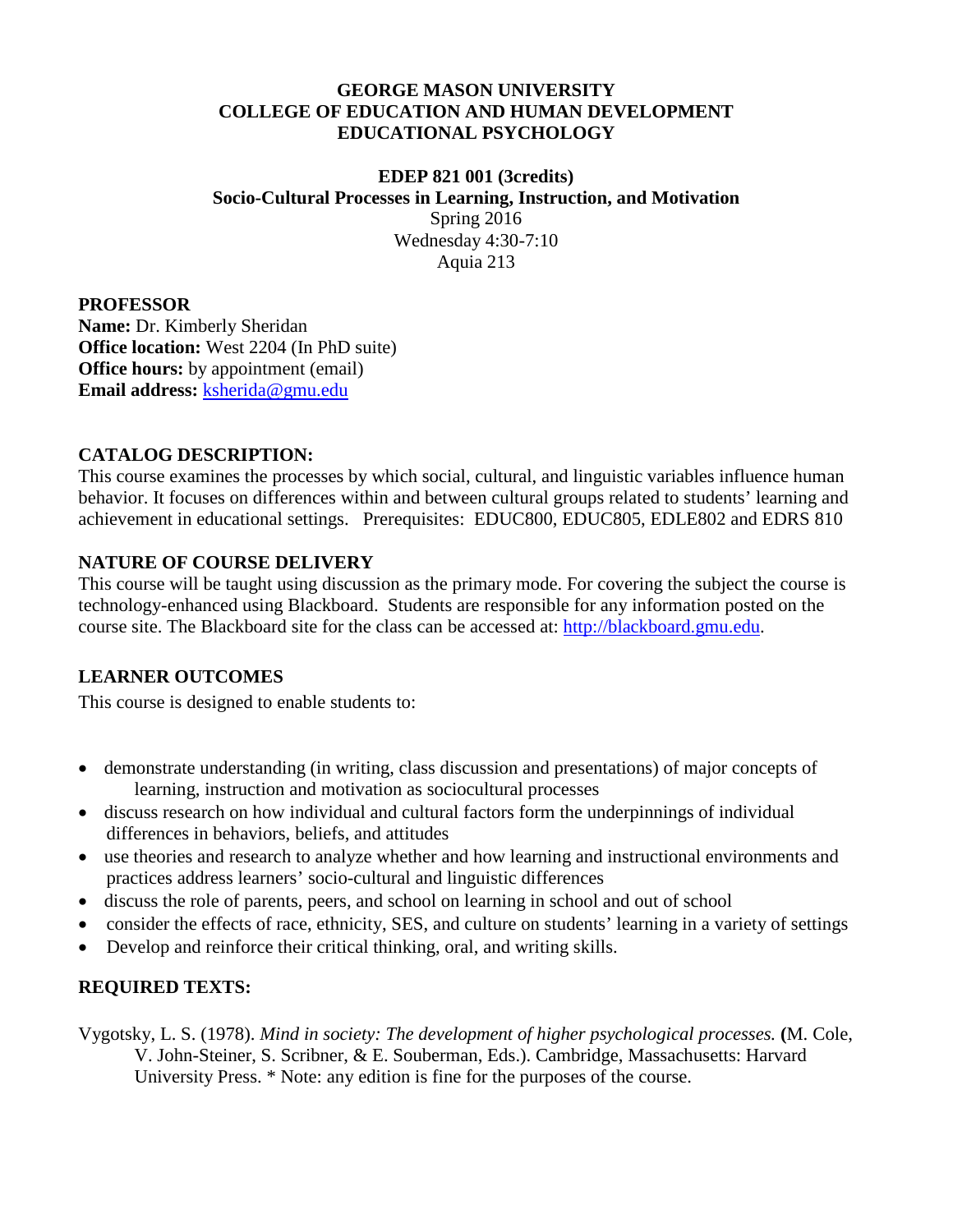Available through on-line library system:

Corno, L. & Anderman, E. M. (Eds.) (2015). *Handbook of Educational Psychology*, 3rd edition. Routledge. Available as an e-book in GMU library system. Referred to as HEP in course schedule

Additional selections from:

Elliot, A. J., & Dweck, C. S. (2005). *Handbook of competence and motivation.* New York: Guilford Press. Selections available on course Blackboard site. Referred to as HCM in course schedule.

Assorted electronic journal articles available in GMU library system and/or on course Blackboard site.

#### **TK20 Performance-Based Assessment submission Requirement**

Every student registered for any Educational Psychology course with a required performance-based assessment is required to submit this assessment to Tk20 through Blackboard (regardless of whether the student is taking the course as an elective, a onetime course or as part of an undergraduate minor). Evaluation of the performance-based assessment by the course instructor will also be completed in Tk20 through Blackboard. Failure to submit the assessment to Tk20 (through Blackboard) will result in the course instructor reporting the course grade as Incomplete (IN). Unless the IN grade is changed upon completion of the required Tk20 submission, the IN will convert to an F nine weeks into the following semester. **Not applicable to this course**

# **RELATIONSHIP TO PROGRAM GOALS AND PROFESSIONAL ORGANIZATION**

- Principle 1: The Nature of Learning Process
- Principle 2: Goals of the Learning Process
- Principle 3: Construction of Knowledge
- Principle 4: Strategic Thinking
- Principle 5: Thinking about Thinking
- Principle 6: Context of Learning
- Principle 7: Motivational and Emotional Influences on Learning
- Principle 8: Intrinsic Motivation to Learn
- Principle 9: Effects of Motivation on Effort
- Principle 11: Social Influences on Learning
- Principle 13: Learning and Diversity

For more information please see:

American Psychological Association (1997). Learner-Centered Psychological Principles*:*

*Guidelines for the Teaching of Educational Psychology in Teacher Education Programs*.

Retrieved October 14, 2002 from [http://www.apa.org](http://www.apa.org/)

## **COURSE REQUIREMENTS**

It is expected that each student will:

- 1. Read all assigned materials for the course
- 2. Attend each class session
- 3. Participate in classroom activities that reflect critical reading of materials
- 4. Critique and/or discuss assigned articles in class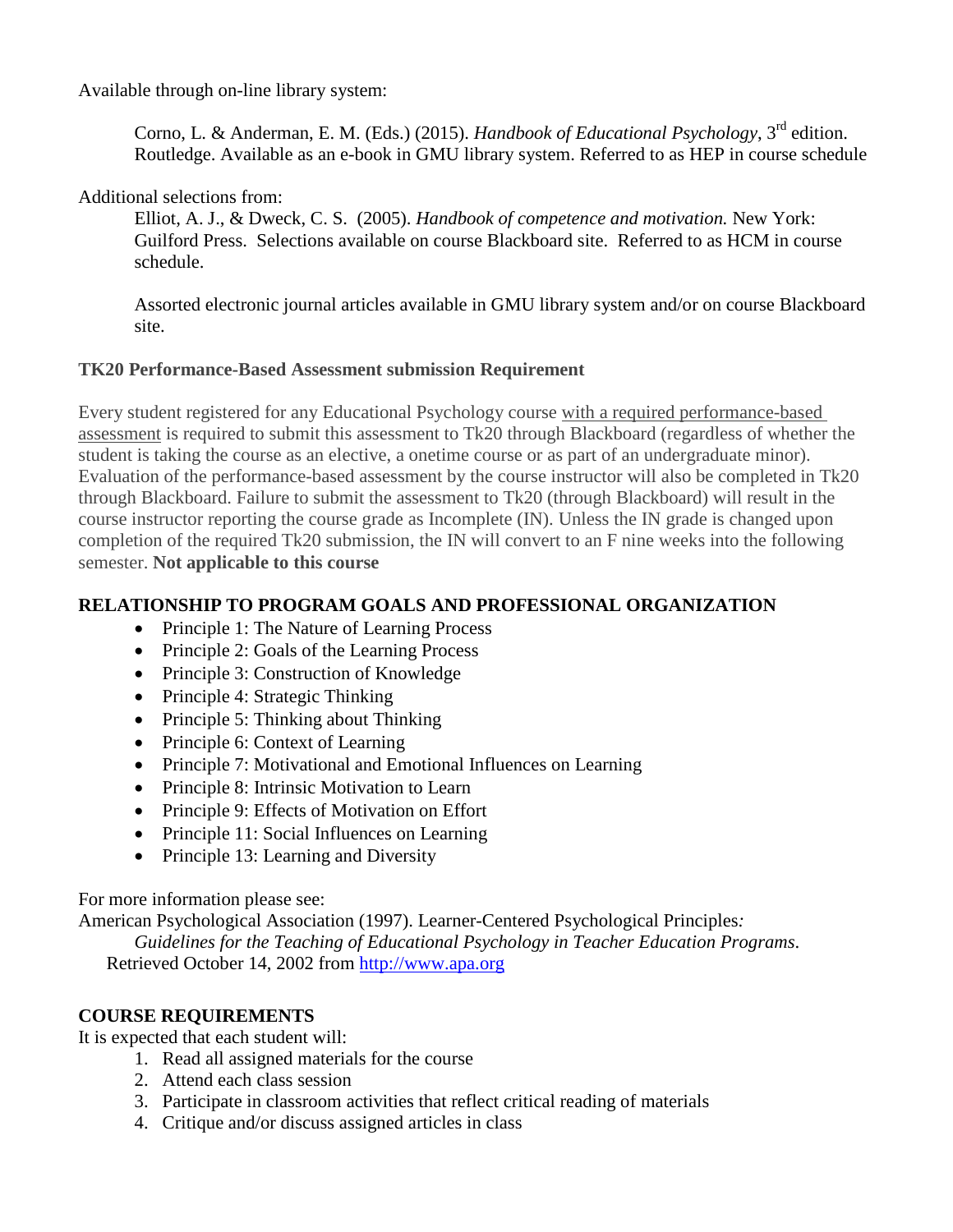- 5. Lead class discussion where appropriate
- 6. Respond to weekly journal prompts
- 7. Write and present a "theory of action" profile of a non-profit organization devoted to child and adolescent learning
- 8. Participate in a panel presentation and turn in accompanying materials

### *Attendance and Participation (10%)*

Because of the importance of lecture and classroom discussions to students' total learning experience, each student is expected to come to class on time and participate in class discussions and activities. Additionally, assigned readings are to be completed before class. Attendance, punctuality, preparation, and active contribution to small and large group activities are essential. These elements of behavior reflect the professional attitude implied in the course goals and will account for 10% of the course grade. In the event students miss a class, the professor should be notified, preferably in advance, and the student is responsible for any assignments and materials passed out or discussed that day. (See rubric for attendance and participation in Appendix A).

#### *Journals and their use in class discussion (30%)*

To facilitate deeper thinking on the class material and class discussion, students are expected to keep a public Blackboard journal in which they write their thoughts. Most weeks will have a specific journal assignment; others should involve reflecting on the week's readings in a way that makes sense to the writer. Journals will be graded for being consistently and thoughtfully kept—journal entries should be made for each week there is a class session but everyone is allowed to skip up to two weeks without penalty if they wish. A portion of the grade will be on the completeness and timeliness of journal writing. Journal entries should include ideas across all required readings, not just one. (Supplemental readings are not required). Three journal entries will be formally graded—2 the student selects, 1 the professor randomly selects. The evaluation criteria will be for depth of thinking and insights about the reading. It is fine for it to read more like musings and notes than a succinct polished paper, but it should connect to specific content in the reading.

Students should look at others' journals as well and bring up and comment on ideas therein. If you're confused by a reading, do not consider it cheating to look at what other students had to say about it to help shape your ideas. If you do use an idea from another student's journal, cite it. Students will be expected to bring up ideas generated through the journaling process in class discussions.

## *Organization Profile and Presentation (25%)*

Teams of students (4-6 per group) are required to prepare a detailed profile of a non-profit organization that devotes itself to improving child and adolescent learning in schools or informal settings. The profile will be a brief overview of the organization, a below-the-surface profile of the organization, and an explanation of the apparent theory of action espoused or demonstrated by the organization. Where appropriate, connections to ideas from class sessions and readings should be made. All sources of evidence for this material should be included in an appendix (e.g., on-line materials, interviews, field observation notes). We will begin planning this assignment early in the semester, giving each group time to develop their profile, which will be presented mid-way through the semester.

## *Panel Presentation & Materials (35%)*

This assignment reflects a conference-style panel session. Each panel will be composed of 4-5 presentations on a related theme.

#### Possible approaches:

1. Reviewing and contextualizing a book-length study that has contributed to our understanding of sociocultural processes in learning, instruction, and motivation (e.g., *Preschool in three cultures*,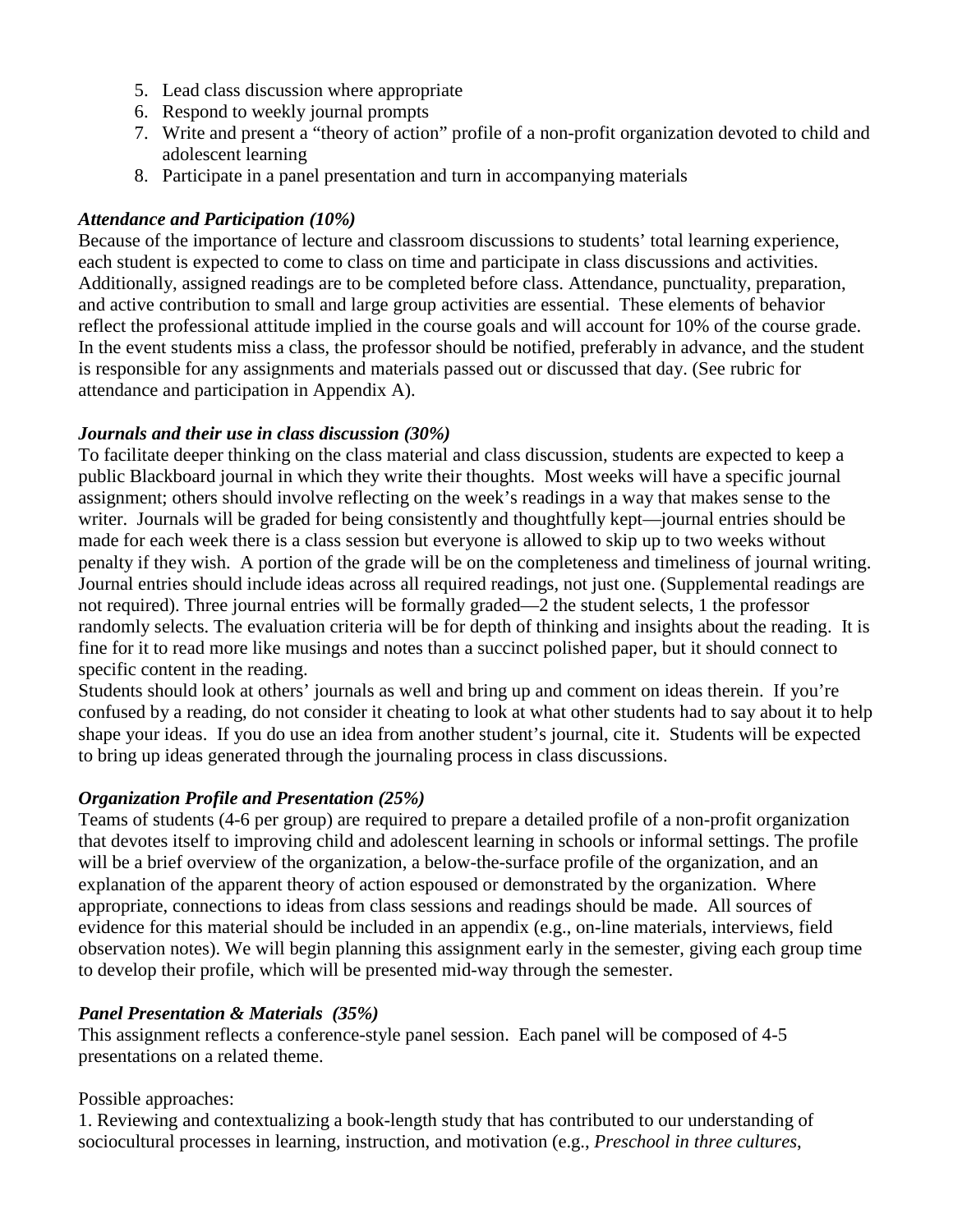*Learning a new land, The good high school*, or others discussed with professor). Must include 1 book or monograph and 2-3 related sources (e.g., ones the book cites or that cites the book).

2. Applying key constructs in sociocultural processes to your own research interests. Some sample constructs would be: communities of practice, situated learning, learning environments, ecological systems, sociotechnical systems, distributed cognition, or cultural models. Must include more than 10 research article sources.

3. If you have any other ideas related to the course topics, please feel free to discuss with professor.

Requirements: a) 1-paragraph proposal of planned presentation topic, b) 10-minute presentation, c) uploaded presentation slides done in APA style, d) 1-page synopsis of presentation and a list of references in APA style to be provided to class, e) annotated bibliography of notes on resources used (books should be annotated chapter by chapter not as a whole).

#### **Course Evaluation**

The requirements for this class will be weighted in the following manner:

| <b>Attendance and Participation</b> | 10% |
|-------------------------------------|-----|
| Journal                             | 30% |
| <b>Organization Profile</b>         | 25% |
| Panel presentation and materials    | 35% |

Your final grade for this class will be based on the following:

| $A+=98-100\%$          | $A = 93 - 97.99\%$ | $A = 90 - 92.99\%$ |
|------------------------|--------------------|--------------------|
| $B_{+} = 88 - 89.99\%$ | $B = 83 - 87.99\%$ | $B = 80 - 82.99\%$ |
| $C = 70 - 79.99\%$     | $F < 70\%$         |                    |

GMU Policies and Resources for students

- a. Students must adhere to the guidelines of the George Mason University Honor Code [Se[ehttp://oai.gmu.edu/the-mason-honor-code/\]](http://oai.gmu.edu/the-mason-honor-code/).
- b. Students must follow the university policy for Responsible Use of Computing [Se[ehttp://universitypolicy.gmu.edu/policies/responsible-use-of-computing/](http://universitypolicy.gmu.edu/policies/responsible-use-of-computing/)
- c. Students are responsible for the content of university communications sent to their George Mason University email account and are required to activate their account and check It regularly. All communication from the university, college, school, and program will be sent to students solely through their Mason email account.
- d. The George Mason University Counseling and Psychological Services (CAPS) staff consists of professional counseling and clinical psychologists, social workers, and counselors who offer a wide range of services (e.g., individual and group counseling, workshops and outreach programs) to enhance students' personal experience and academic performance [See [http://caps.gmu.edu/\]](http://caps.gmu.edu/).
- e. Students with disabilities who seek accommodations in a course must be registered with the George Mason University Office of Disability Services (ODS) and inform their instructor, in writing, at the beginning of the semester [See [http://ods.gmu.edu/\]](http://ods.gmu.edu/).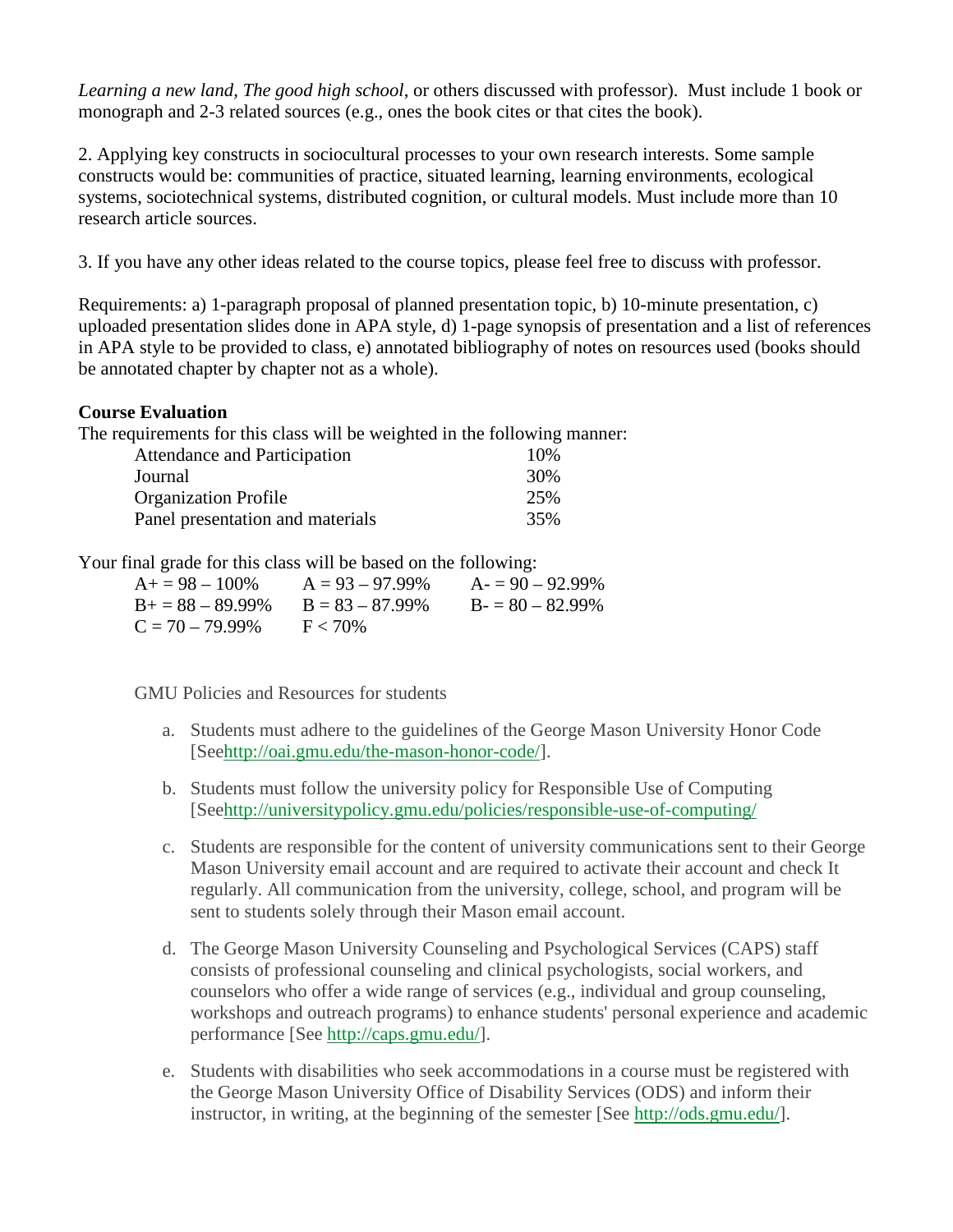- f. Students must follow the university policy stating that all sound emitting devices shall be turned off during class unless otherwise authorized by the instructor.
- g. The George Mason University Writing Center staff provides a variety of resources and services (e.g., tutoring, workshops, writing guides, handbooks) intended to support students as they work to construct and share knowledge through writing [See [http://writingcenter.gmu.edu/\]](http://writingcenter.gmu.edu/).
- 2. Professional Dispositions Students are expected to exhibit professional behaviors and dispositions at all times.
- 3. Core Values Commitment

The College of Education & Human Development is committed to collaboration, ethical leadership, innovation, research-based practice, and social justice. Students are expected to adhere to these principles. <http://cehd.gmu.edu/values/>

**For additional information on the College of Education and Human Development, Graduate School of Education, please visit our website** [http://gse.gmu.edu.](http://gse.gmu.edu/)

# **ADDITONAL CLASS POLICIES**

# **Paper Format**

*Papers not following this format may be automatically reduced by up to a letter grade.*

- 1-inch margins on all sides, double-spaced, 12-point Times New Roman font.
- Separate title page including the following: title, name, date, professor, course number.
- All papers should be proofread for spelling, grammar, and clarity errors.
- APA format.

## *Turning in Assignments*

Assignments are due at the start of class on the assigned due date. Assignments should be uploaded to Blackboard. If an assignment must be turned in late, students should make arrangements with the professor in advance or initiate a discussion about extenuating circumstances. Late assignments may be marked down by half a letter grade for each day the assignment is late.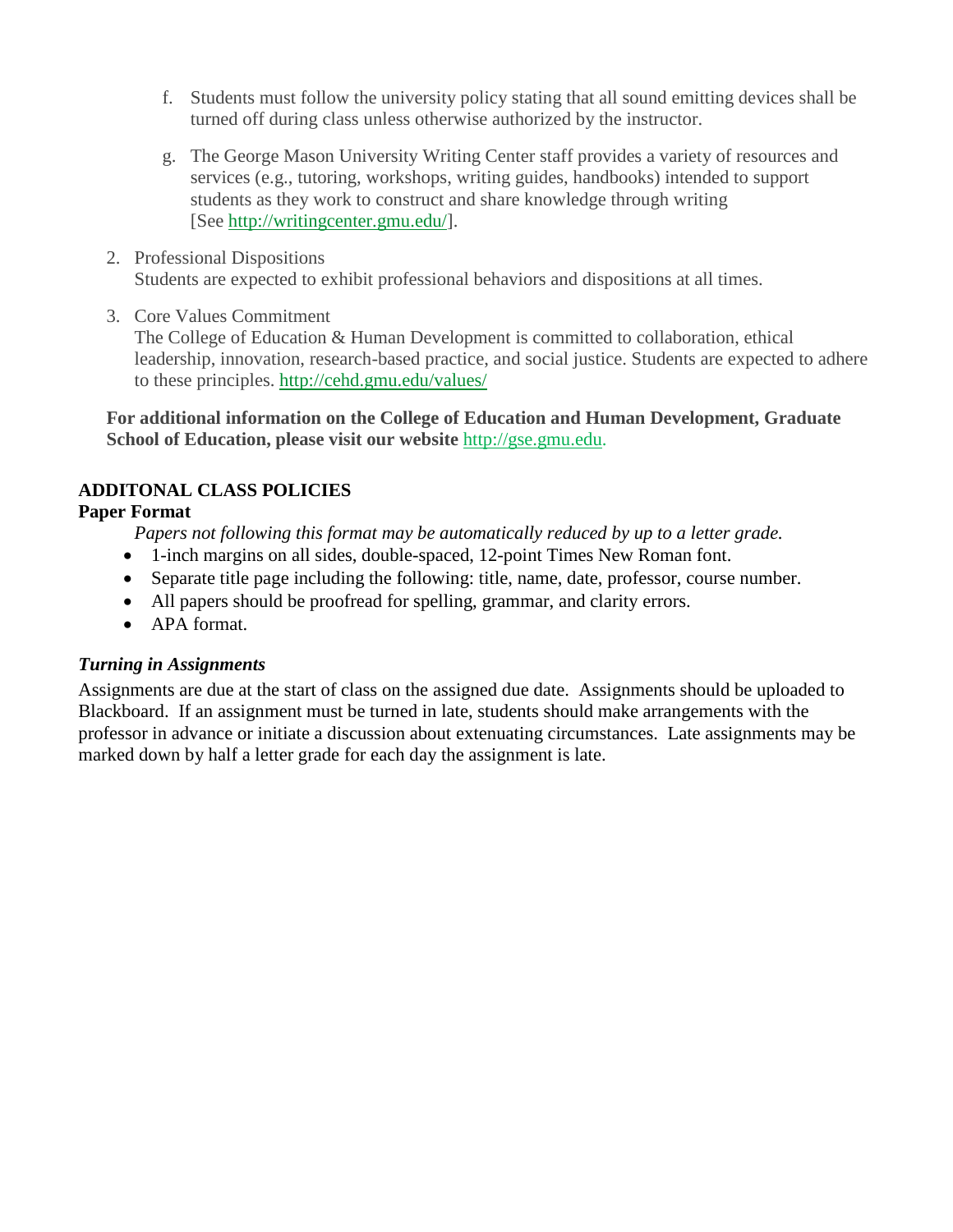## **TENTATIVE COURSE SCHEDULE: Updated reading assignments, topics, and deadlines will be posted as an updated course schedule in Blackboard.**

**-**

| <b>DATE</b>    | TOPIC/LEARNING EXPERIENCE                                                                                                                                                                                                                                              | <b>READINGS &amp; ASSIGNMENTS</b>                                                                                                                                                                                                                                                                                                                                                                                                                                                                                                              |
|----------------|------------------------------------------------------------------------------------------------------------------------------------------------------------------------------------------------------------------------------------------------------------------------|------------------------------------------------------------------------------------------------------------------------------------------------------------------------------------------------------------------------------------------------------------------------------------------------------------------------------------------------------------------------------------------------------------------------------------------------------------------------------------------------------------------------------------------------|
| Week 1<br>1/20 | Review syllabus<br><b>Introduction and Overview</b><br><b>Activity: Introducing Suarez-Orozco</b><br>Learning a New Land<br>To do: Generate theory of action<br>group ideas                                                                                            | Access Blackboard and Review Syllabus.                                                                                                                                                                                                                                                                                                                                                                                                                                                                                                         |
| Week 2<br>1/27 | Thinking with the Tools and<br><b>Institutions of Culture</b><br>Activity:<br>Connecting ideas from Rogoff 2003<br>to Suarez-Orozco's learner pathway<br>stories<br>To do:<br>Discuss theory of action group<br>possibilities                                          | Rogoff (2003) Cultural Nature of Human<br>Development (Chapter 7: Thinking with the<br>Tools and Institutions of Culture)-<br>electronic resource through GMU library<br>Provided selections from Suarez-Orozco &<br>Suarez-Orozco: Learning a New Land (2007)<br>Journal assignments:<br>1. Identify 3 key ideas and 1 question from<br>Rogoff 2003.<br>2. Read learner pathways and identify salient<br>points and insights from your own<br>perspective.<br>*Bring hardcopy of journal entry to class                                       |
| Week 3<br>2/3  | <b>Foundations of Sociocultural</b><br>Perspectives : and Vygotsky's<br>conceptions of tools, symbols and<br>internalization and how they connect<br>to contemporary perspectives<br>Note: Theory of Action Group<br>selections should be made no later<br>than today. | Read:<br>(Vygotsky, 1978), Part 1: Basic Theory and<br>Data with particular focus on 1) Tool and<br>Symbol in Child Development and 4)<br>Internalization of Higher Psychological<br>Functions.<br>Nasir, Rosebery, Warren & Lee (2014) (On<br>Bb).<br>Journal assignment (required):<br>1) Take a concept of Vygotsky's (e.g.,<br>"tools," "internalization") and write about<br>what you understand it to mean. Generate at<br>least 3 questions about it. Connect it to ideas<br>discussed in the Nasir, Rosebery, Warren &<br>Lee reading. |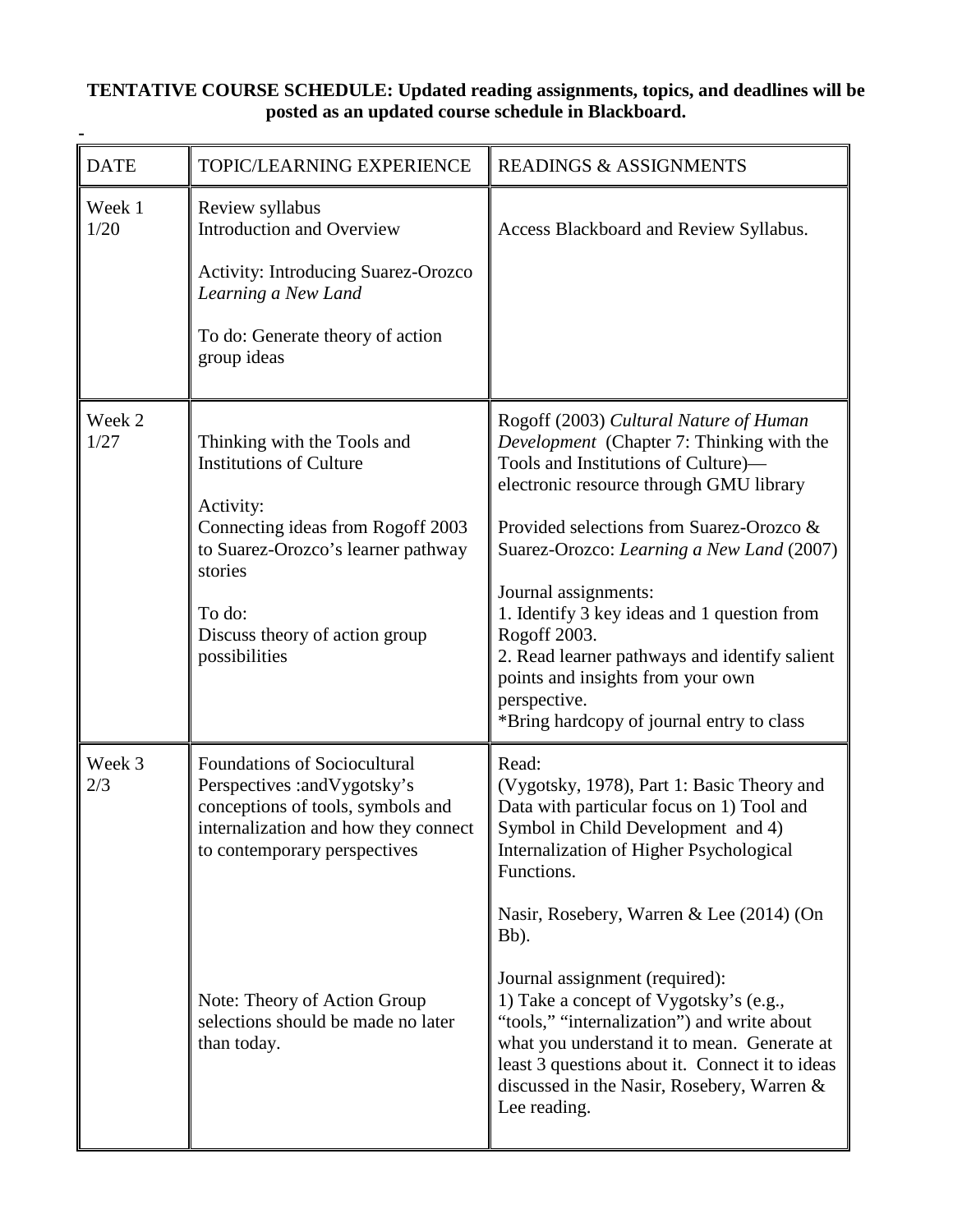| Week 4<br>2/10 | <b>Foundations of Sociocultural</b><br>Perspectives:<br><b>Situated Cognition and Learning</b>                                           | Watch Webinar on Situated Cognition:<br>http://isls-naples.psy.lmu.de/intro/all-<br>webinars/greeno-nokes-malach/index.html<br>Read all abstracts for the September 2015<br>Special issue of Educational Psychologist on<br><b>Situated Perspectives in Educational</b><br>Psychology. Choose 1 article to read<br>carefully.<br>Journal assignment:<br>Identify at least 3 key insights (supplemented<br>by direct quotes or page specific comments)<br>and 2 questions from readings. |
|----------------|------------------------------------------------------------------------------------------------------------------------------------------|-----------------------------------------------------------------------------------------------------------------------------------------------------------------------------------------------------------------------------------------------------------------------------------------------------------------------------------------------------------------------------------------------------------------------------------------------------------------------------------------|
| Week 5<br>2/17 | Social/Cultural Contexts and<br>Development: Cultural,<br>Racial/Ethnic, and Linguistic<br>Diversity and Identity<br><b>Studying SES</b> | HEP (2015) Ch 14 Cultural, Racial/Ethnic,<br>and Linguistic Diversity and Identity (Nasir,<br>Rowley & Perez)<br>SES:<br>Jeynes $(2002)$<br>Sirin (2005)<br>Supplemental:<br>HCM: Brooks-Gunn, Linver, & Fauth (2005)<br>(Children's competence and socioeconomic<br>status in the family and neighborhood)                                                                                                                                                                             |
| Week 6<br>2/24 | <b>Organization Profile Presentations</b>                                                                                                | Vygotsky, Mind in Society—read chapters in<br>Educational Implications section focusing in<br>particular on interaction of learning and<br>development.<br>Organization profile materials uploaded to<br><b>Bb</b>                                                                                                                                                                                                                                                                      |
| Week 7<br>3/2  | Sociocultural Contexts:<br>Media/Internet/Digital Technologies                                                                           | Ito et al. (2009)<br>Scott, Sheridan & Clark (2014)<br>Stevens et al. (2007)<br>Jenkins et al. (2005)<br>Generation M series, Kaiser Family<br><b>Foundation Reports</b><br>Internet & American Life website<br>http://www.exploratorium.edu/research/digita<br>lkids/Digital_equity_paper.pdf                                                                                                                                                                                          |
| Week 8<br>3/9  | *** SPRING BREAK****<br>No class                                                                                                         |                                                                                                                                                                                                                                                                                                                                                                                                                                                                                         |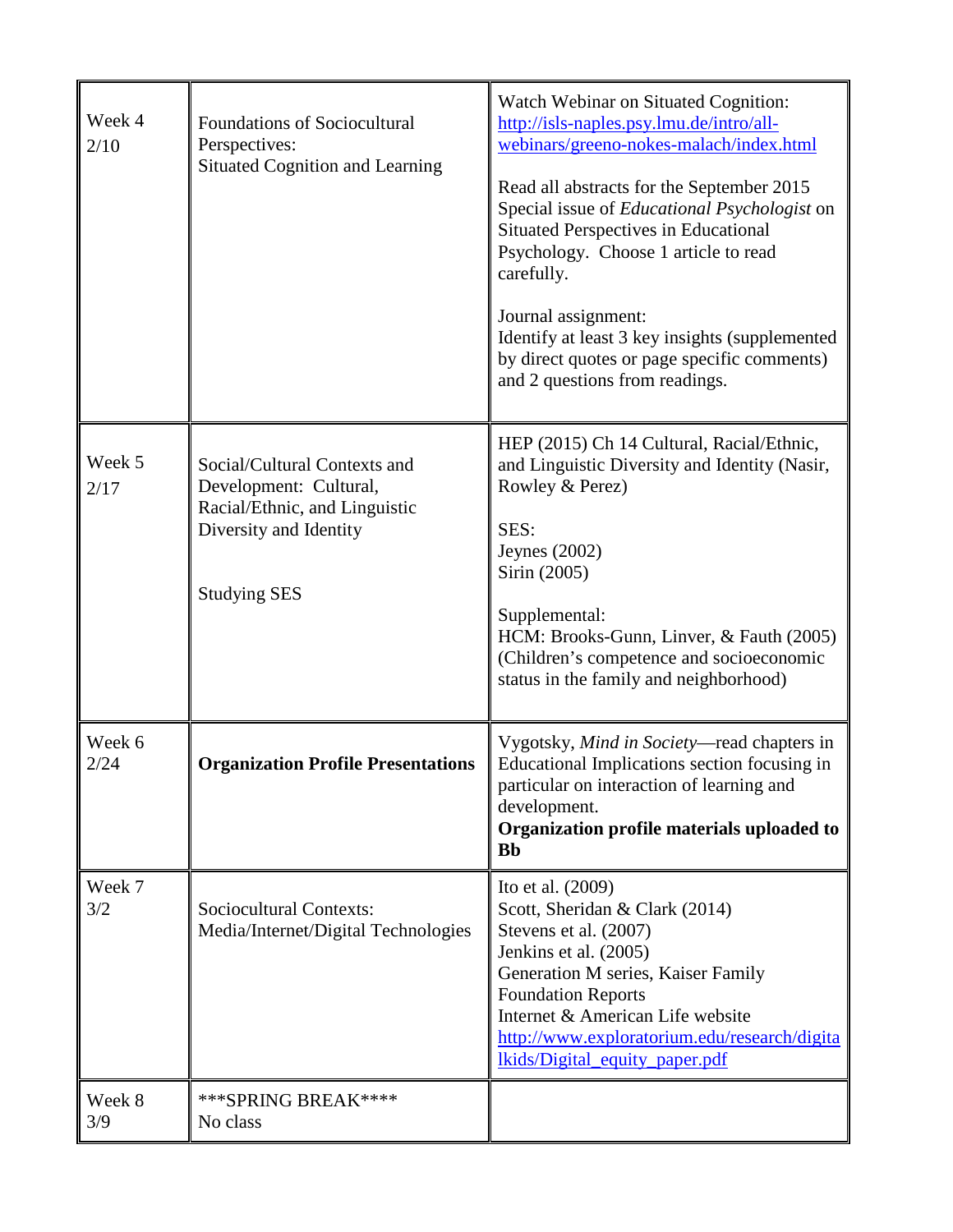| Week 9<br>3/16  | Dr. Sheridan presenting at conference<br>out of town-no class scheduled.                                                  | Work on your presentations                                                                                                                                                                                                                                                                                                                                                                                                                                                                                                                                                                                        |  |
|-----------------|---------------------------------------------------------------------------------------------------------------------------|-------------------------------------------------------------------------------------------------------------------------------------------------------------------------------------------------------------------------------------------------------------------------------------------------------------------------------------------------------------------------------------------------------------------------------------------------------------------------------------------------------------------------------------------------------------------------------------------------------------------|--|
| Week 10<br>3/23 | Social/Cultural Contexts and<br>Development: Schools, Teachers,<br><b>Cultural Models</b>                                 | <b>DUE: Panel presentation title and abstract</b><br>(200 words or less) to receive group/date<br>assignment.<br>HEP Ch 23 Sociocultural Perspectives on<br>Literacy & Learning<br><b>Select</b> and read 4 of the following:<br>Felner, Steitsinger, Brand, Burns, & Bolton<br>(2007)<br>Borgman & Overman (2004)<br>Riehl (2000)<br>Gallimore & Goldenberg (2001)<br>Hughes & Kwok (2007)<br>Hauser-Cram, Sirin, & Stipek (2003)<br>Turner et al. (2002)<br>Fives & Alexander (2004)<br>Okagaki (2001)<br>Journal assignment:<br>Identify four articles read and discuss key<br>insights. Generate 4 questions. |  |
| Week 11<br>3/30 | Sociocultural contexts and<br>development: Informal Education<br>Presentation on Dr. Sheridan's work                      | HEP $(2015)$ Barron & Bell<br>Sheridan, Clark & Williams (2013)<br>Sheridan et al. (2014)<br>Sheridan & Konopasky (in press)<br>Journal assignment:<br>TBA                                                                                                                                                                                                                                                                                                                                                                                                                                                        |  |
| Week 12<br>4/6  | Social and Cultural Context in<br>Learning, Instruction, and<br>Motivation: Emotion and Cognition<br>Panel 1 Presentation | HCM: Plaut & Markus (2005)<br>(The "inside" story: A cultural-historical<br>analysis of being smart and motivated<br>American style)<br>Journal assignment:<br><b>TBA</b>                                                                                                                                                                                                                                                                                                                                                                                                                                         |  |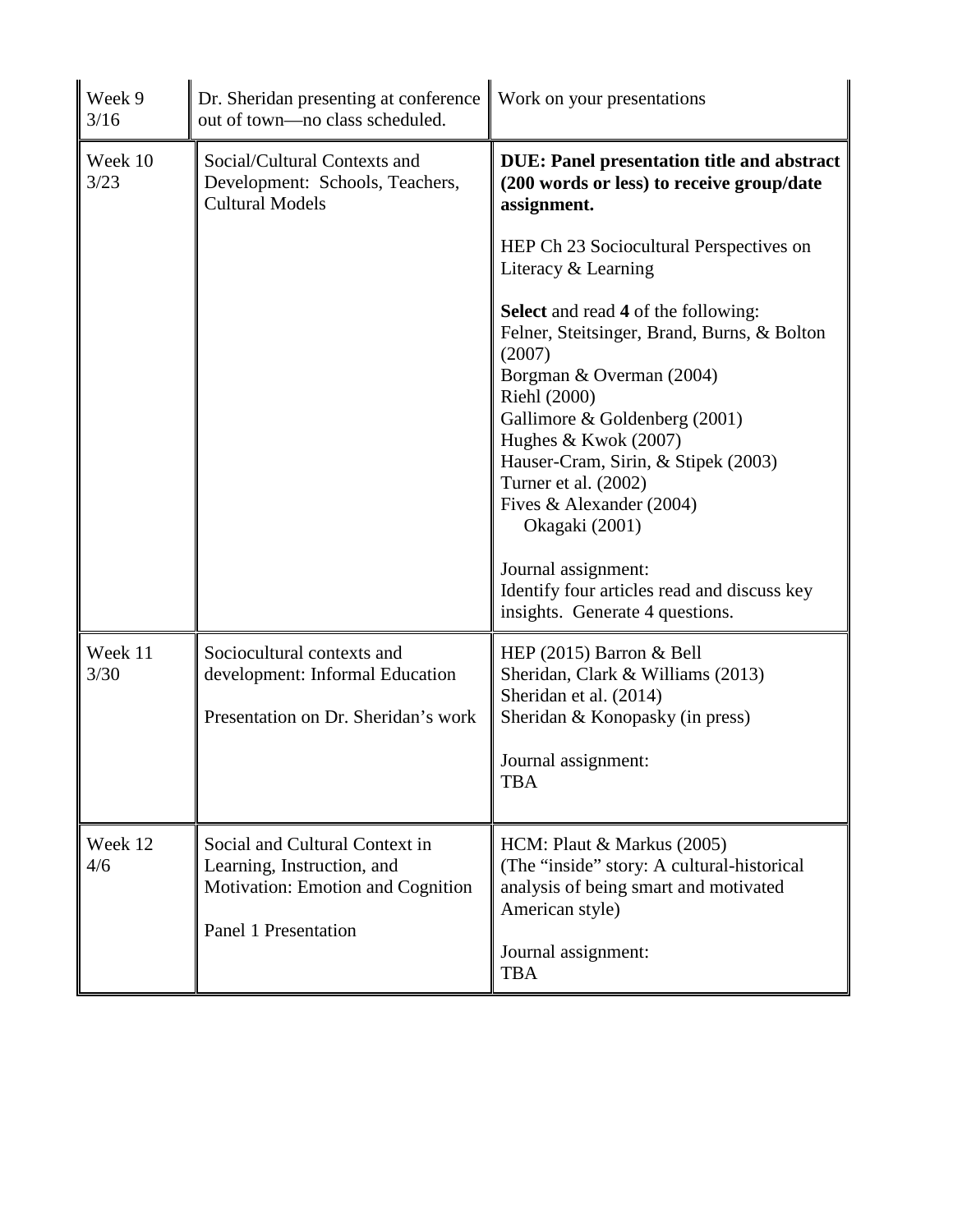| Week 13<br>4/13 | Social and Cultural Context in<br>Learning, Instruction, and<br>Motivation<br>Stereotypes; Self-Concepts; Cultural<br>Competence | HCM: Aronson & Steele (2005)<br>(Stereotypes and the fragility of academic<br>competence, motivation and self-concept)<br>HCM: Chiu $&$ Hong (2005)<br>(Cultural competence: Dynamic processes)                                                                                                                                                                                       |
|-----------------|----------------------------------------------------------------------------------------------------------------------------------|---------------------------------------------------------------------------------------------------------------------------------------------------------------------------------------------------------------------------------------------------------------------------------------------------------------------------------------------------------------------------------------|
|                 | <b>Panel 2 Presentation</b>                                                                                                      | Journal assignment:<br><b>TBA</b>                                                                                                                                                                                                                                                                                                                                                     |
| Week 14<br>4/20 | Sociocultural Contexts: Parents &<br>Peers                                                                                       | Readings: TBA<br>Journal assignment:                                                                                                                                                                                                                                                                                                                                                  |
|                 | <b>Panel 3 Presentation</b>                                                                                                      | <b>TBA</b>                                                                                                                                                                                                                                                                                                                                                                            |
| Week 15<br>4/27 | <b>Immigration and Schools</b>                                                                                                   | Suarez-Oroszco et al. (2010)                                                                                                                                                                                                                                                                                                                                                          |
|                 | <b>Panel 4 Presentation</b>                                                                                                      | Revisit Learning a New Land learner<br>pathways from the beginning of the<br>semester.<br>Supplemental:<br><b>Fuligni</b> (1997)<br>McBrien (2005)<br>Journal assignment: Revisit your initial<br>learner pathway entry and consider new<br>insights/learning.<br>*Completed set of presentation materials<br>(see assignment description above) should be<br>uploaded to Blackboard. |
| Week 16<br>5/4  | Conclusion and Celebration (and any<br>straggling presentations)                                                                 | Completed set of journals due (Upload to<br>assignment section on Bb: A document with<br>a full list of entries, number -if any- missing,<br>and two selected examples that you think<br>represent your best journal examples).                                                                                                                                                       |

## **Reading List**

- Barron, B., & Bell, P. (2015). Learning environments in and out of school. *Handbook of Educational Psychology* (pp. 323-336). New York: Routledge, Taylor, & Francis.
- Borgman, G. D., & Overman, L. T. (2004). Academic resilience in mathematics among poor and minority students. *The Elementary School Journal, 104*(3), 177-195.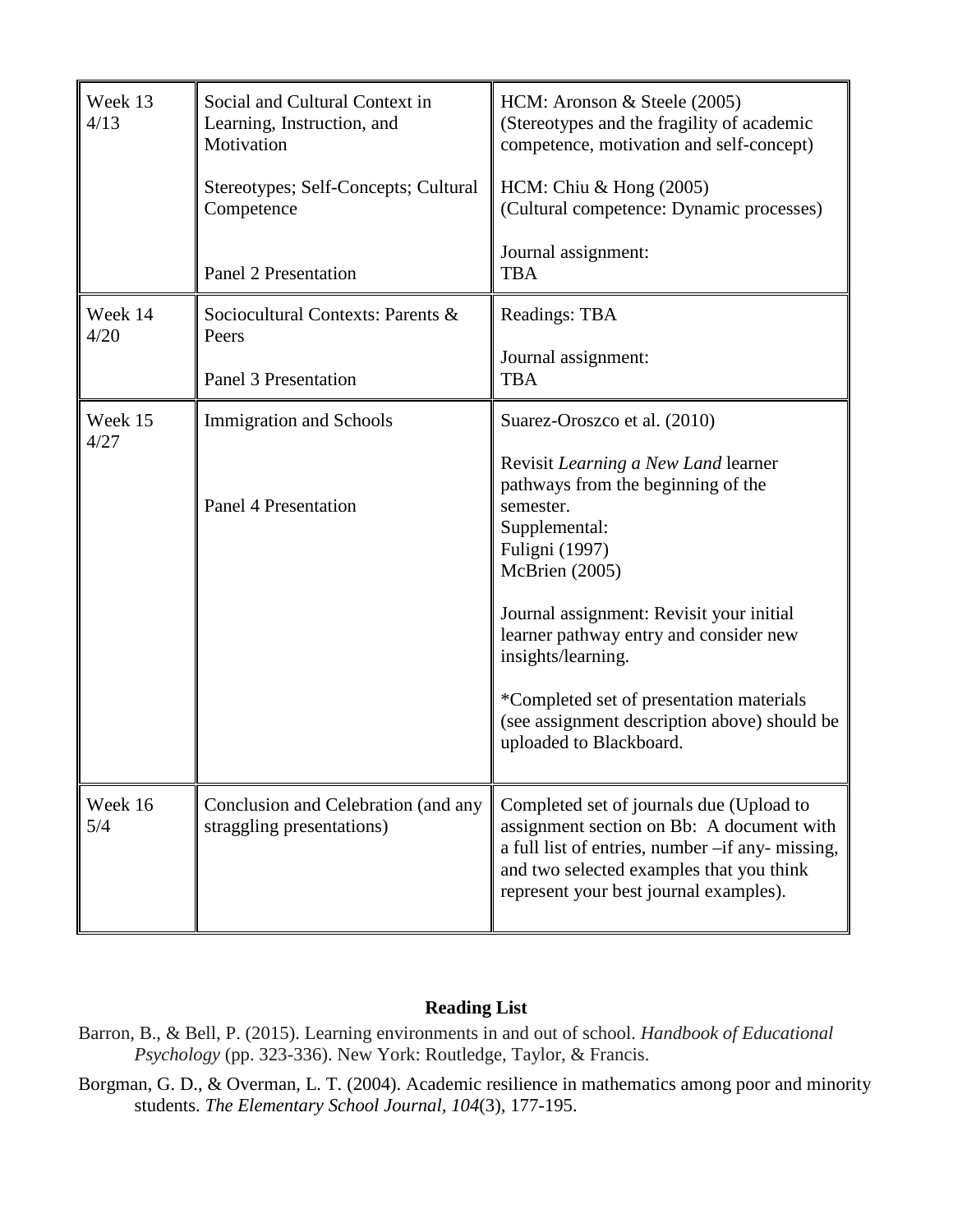- Bronfenbrenner, U. (1994). Ecological models of human development. In T. Husen & T. N. Postlethwaite (Eds.), *International encyclopedia of education* (2nd ed., Vol. 3) (pp. 1643-1647). Oxford: Pergamon.
- Buhs, E. S., Ladd, G. W., & Herald, S. L. (2006). Peer exclusion and victimization: Processes that mediate the relation between peer group rejection and children's classroom engagement and achievement? *Journal of Educational Psychology, 98,* 1-13.
- Callaghan, T., Moll, H., Rakoczy, H., Warneken, F., Liszkowski, U., Behne, T., & Tomasello, M. (2011). Early social cognition in three cultural contexts. *Monographs of the Society for Research in Child Development*, *76*. doi:10.1111/j.1540-5834.2011.00603.x
- Davydov, V. V., & Kerr, S. T. (1995). The influence of L. S. Vygotsky on education theory, research, and practice. *Educational Researcher*, *24*(3), 12-21.
- Entwisle, D. R., & Alexander, K. L. (2000). Diversity in family structure: Effects on schooling. In D. H. Demo, K. R. Allen, & M. A. Fine (Eds.), *Handbook of family diversity* (pp. 316-337). New York: Oxford University Press.
- Felner, R. D., Seitsinger, A. M., Brand, S., Burns, A., & Bolton, N. (2007). Creating small learning communities: Lessons from the project on high-performing learning communities about "what works" in creating productive, developmentally enhancing, learning contexts. *Educational Psychologist, 42*(4), 209-221.
- Fives, H., & Alexander, P. A. (2004). How schools shape teacher efficacy and commitment: Another piece of the achievement puzzle. In D. M. McInerney & S. Van Etten (Eds.), *Research on sociocultural influences on motivation and learning: Big theories revisited* (pp. 139-164). Vol. 4. Greenwich, CT: Information Age Press.
- Fuligni, A. J. (1997). The academic achievement of adolescents from immigrant families: The roles of family background, attitudes, and behavior. *Child Development, 68,* 351-363.
- Gallimore, R., & Goldenberg, C. (2001). Analyzing cultural models and settings to connect minority achievement and school improvement research. *Educational Psychologist, 36*(1), 45-56.
- Hauser-Cram, P., Sirin, S. R., & Stipek, D. (2003). When teachers' and parents' values differ: Teachers' ratings of academic competence in children from low-income families. *Journal of Educational Psychology, 95*(4), 813-820.
- Henze, R. (2001). Segregated classroom, integrated intent. *Journal of Education for Students Placed At Risk, 6*(1 & 2), 133-155.
- Holloway, S. D. (1988). Concepts of ability and effort in Japan and the United States. *Review of Educational Research*, 58, 327-345.
- Hudley, C., Graham, S., & Taylor, A. (2007). Reducing aggressive behavior and increasing motivation in school: The evolution of an intervention to strengthen school adjustment. *Educational Psychologist, 42*(4), 251-260.
- Hufton, N., Elliott, J., & Illushin, L. (2002). Educational motivation and engagement: Qualitative accounts from three countries. *British Educational Research Journal*, *28*(2), 265-289.
- Hughes, J., & Kwok, O. (2007). Influence of student-teacher and parent-teacher relationships on lower achieving readers' engagement and achievement in the primary grades. *Journal of Educational Psychology*, *99*(1), 39-51.
- Ito, M., Baumer, S., Bittanti, M., boyd, d., Cody, R., Herr-Stephenson, B., … Tripp, L. (2010). *Hanging out, messing around, and geeking out: Kids living and learning with new media.* Cambridge, MA: MIT Press.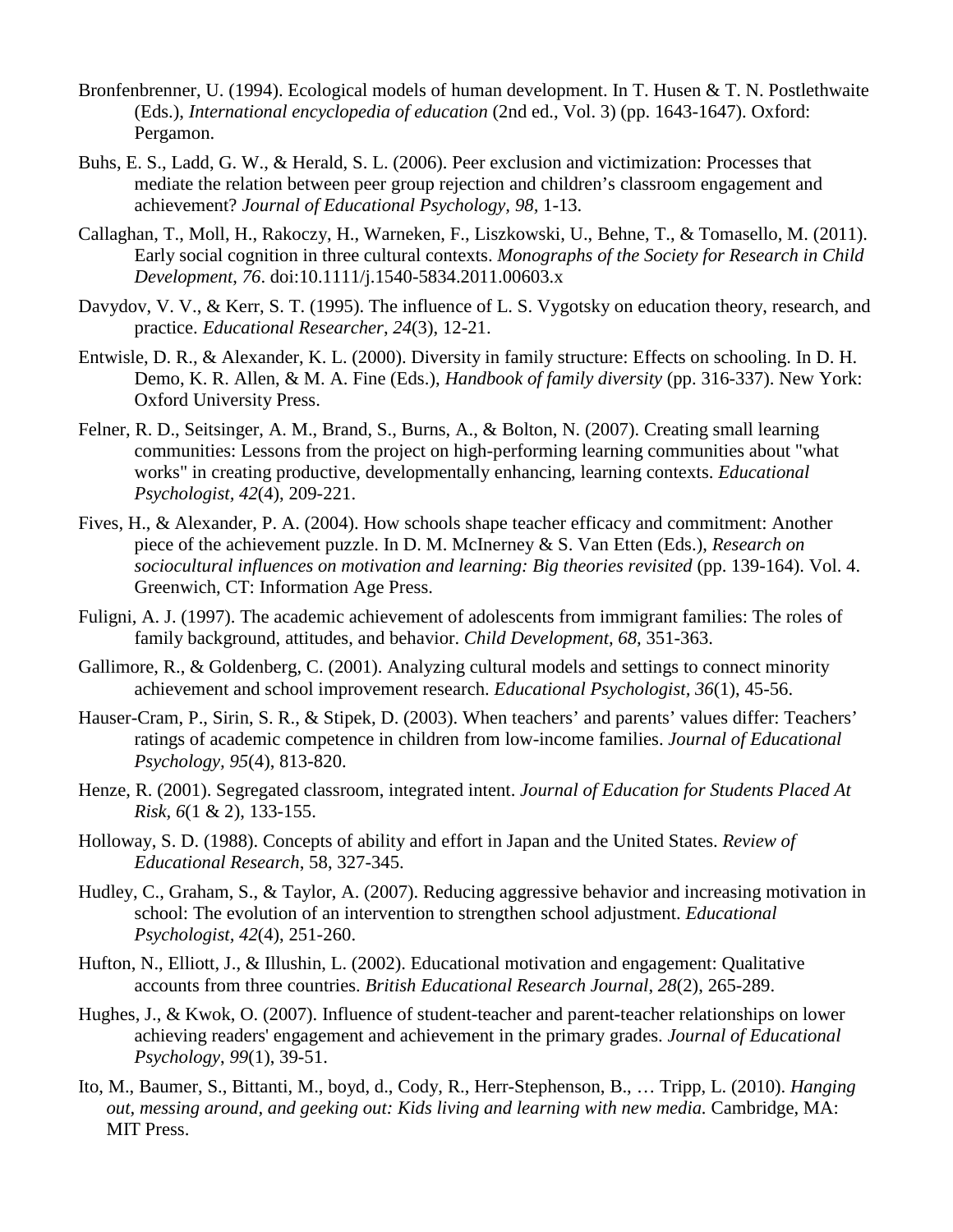- Jenkins, H., Purushotma, R., Clinton, K., Weigler, M., & Robison, A. (2005). *Confronting the challenges of participatory culture: Media education for the 21st century. Building the field of digital media and learning.* Retrieved from<http://newmedialiteracies.org/files/working/NMLWhitePaper.pdf>
- Jeynes, W. H. (2002). The challenge of controlling for SES in social science and education research. *Educational Psychology Review, 14*(2), 205-221.
- Lave, J., & Wenger, E. (1991). *Situated learning: Legitimate peripheral participation.* New York: Cambridge University Press.
- Lee, J-S., & Bowen, N. K. (2006). Parent involvement, cultural capital, and achievement gap among elementary school children. *American Educational Research Journal, 43,* 193-218.
- Markus, H. R., Kitayama, S. (1991). Culture and the self: implications for cognition, emotion, and motivation. *Psychological Review*, *98*(2), 224-253.
- Martin, J. (2007). The selves of educational psychology: Conceptions, contexts, and critical considerations. *Educational Psychologist, 42,* 79-89.
- McBrien, J. (2005). Educational needs and barriers for refugee students in the United States: A review of the literature. *Review of Educational Research*, *75*(3), 329-364.
- Okagaki, L. (2001). Triarchic model of minority children's school achievement. *Educational Psychologist, 36*(1), 9-20.
- Riehl, C. J. (2000). The principal's role in creating inclusive schools for diverse students: A review of normative, empirical, and critical literature on the practice of educational administration. *Review of Educational Research, 70*(1), 55-81.
- Rogoff, B. (1990). *Apprenticeship in thinking: cognitive development in social context*. New York, NY: Oxford University Press.
- Ryan, A. M. (2000). Peer groups as a context for the socialization of adolescents' motivation, engagement, and achievement in school. *Educational Psychologist, 35,* 101-111.
- Ryan, K. E., & Ryan, A. M. (2005). Psychological processes underlying stereotype threat and standardized math test performance. *Educational Psychologist, 40,* 53-63.
- Sirin, S. (2005). Socioeconomic status and academic achievement: A meta-analytic review of research. *Review of Educational Research*, *75*(3), 417-453.
- Smith, M. K. (2001) 'Chris Argyris: theories of action, double-loop learning and organizational learning', *the encyclopedia of informal education*, http://www.infed.org/thinkers/argyris.htm. Last update: September 07, 2009
- Steinberg, L., Dornbush, S. M., & Brown, B. B. (1992). Ethnic differences in adolescent achievement: An ecological perspective. *American Psychologist, 47,* 723-729.
- Stevens, R., Satwicz, T. & McCarthy, L. (2007). In-Game, in-room, in-world: Reconnecting video game play to the rest of kids' lives. In K. Salen (Ed.), *The ecology of games: Connecting youth, games, and learning* (pp. 41-66). John D. and Catherine T. MacArthur Foundation Series on Digital Media and Learning. Cambridge, MA: MIT Press.
- Turner, J. C., Midgley, C., Meyer, D. K., Gheen, M., Anderman, E. M., Kang, Y., & Patrick, H. (2002). The classroom environment and students' reports of avoidance strategies in mathematics: A multimethod study. *Journal of Educational Psychology*, *94*(1), 88-106.
- Van Laar, C. (2000). The paradox of low academic achievement but high self-esteem in African American students: An attributional account. *Educational Psychology Review, 12*(1), 33-62.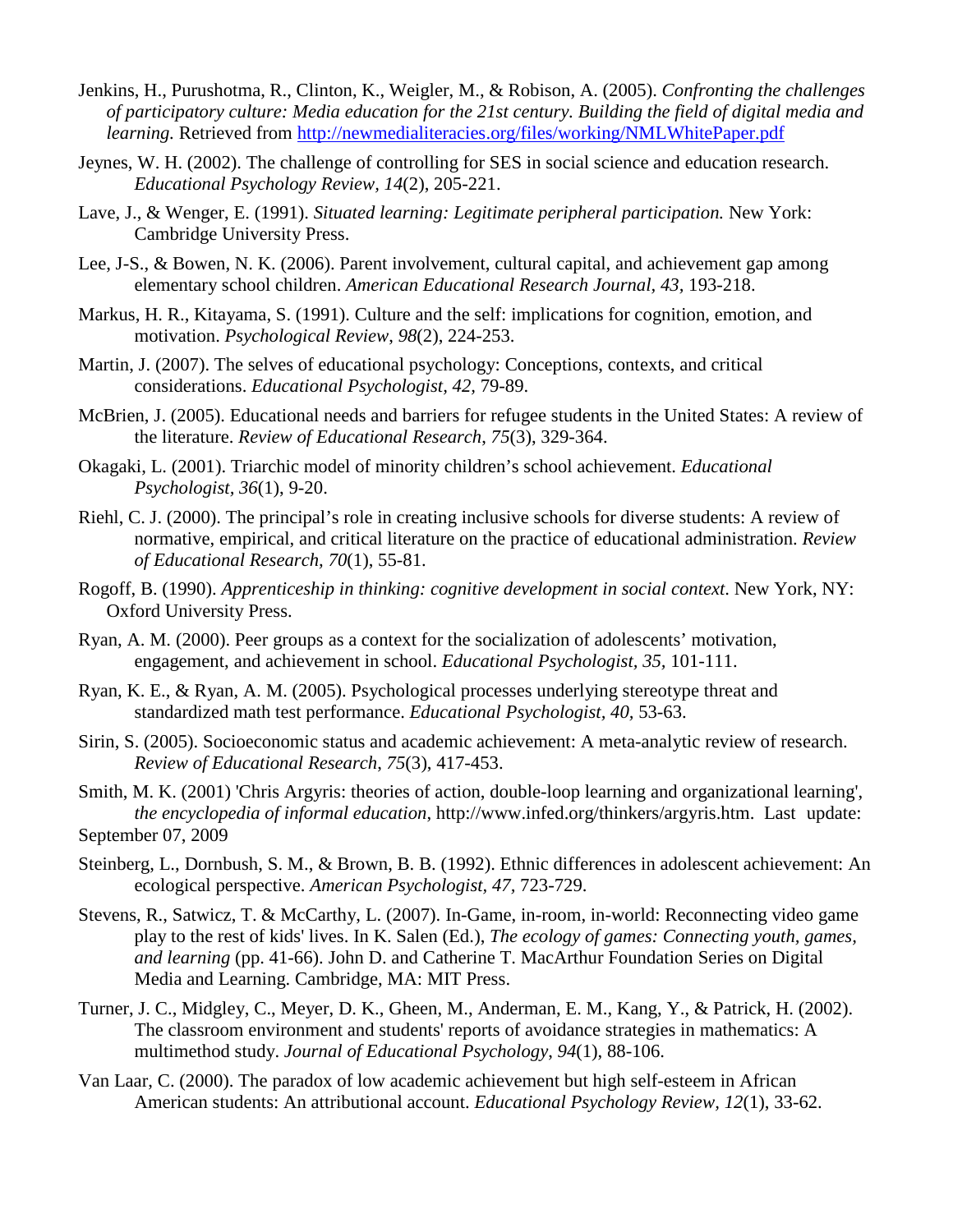- Weinstein, C. S., Tomlinson-Clarke, S., & Curran, M. (2004). Toward a conception of culturally responsive classroom management. *Journal of Teacher Education, 55*(1), 25-38.
- Wentzel, K., R., Barry, C. M., & Caldwell, K. A. (2004). Friendships in middle school: Influences on motivation and school adjustment. *Journal of Educational Psychology, 96,* 195-203.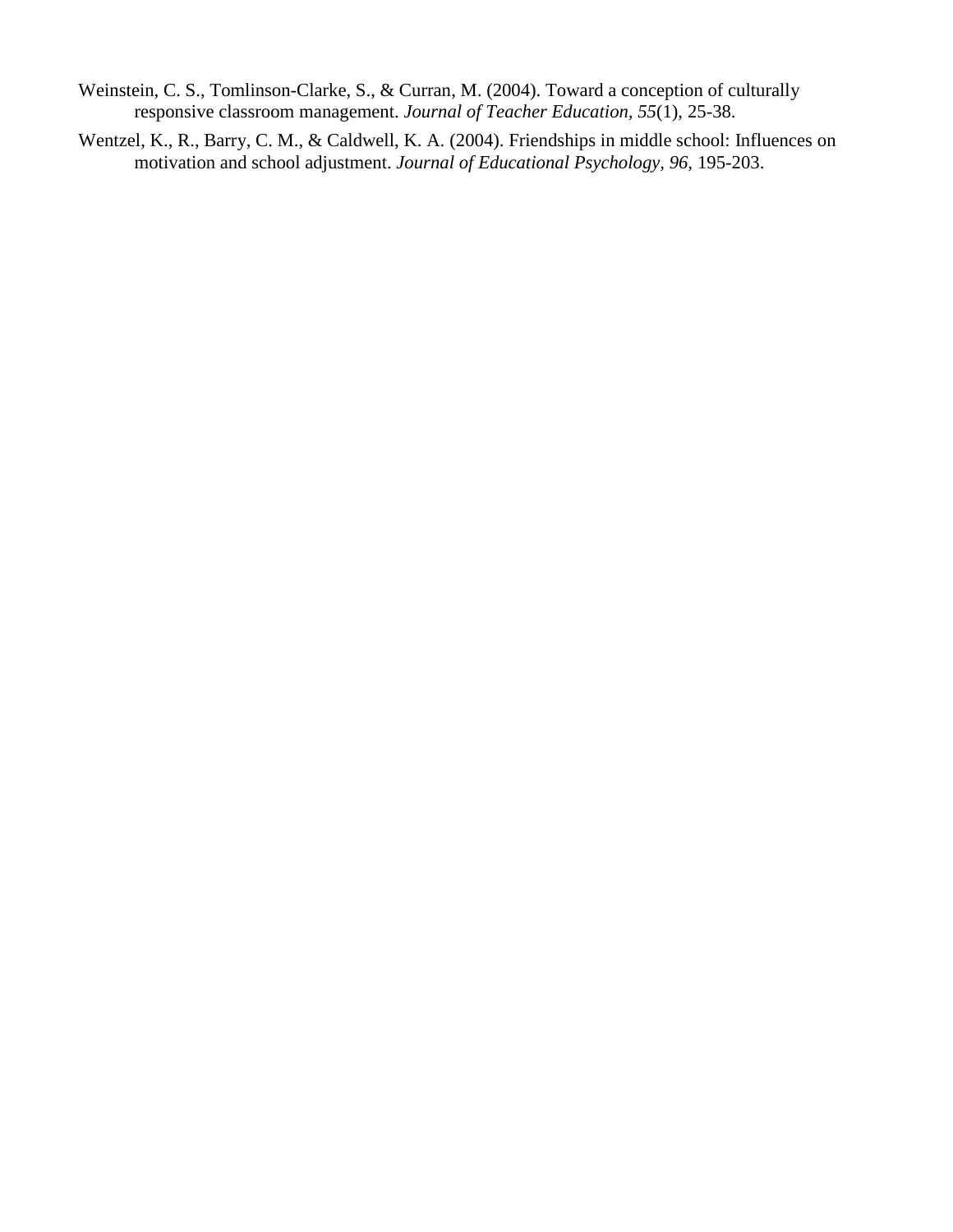#### **Appendix Attendance & Participation Rubric (10%)**

Student participation is imperative to student learning and a successful class. The following rubric outlines how student participation scores will be determined in this course. All students are expected to demonstrate specific characteristics and actions throughout the semester. The quality and quantity of these actions will determine the points assigned for participation.

### **Students are expected to:**

- 1. Be punctual, present (in mind and body), and well prepared for class.
- 2. Participate fully in class activities and assignments take an active part in small and large group discussions (without dominating the conversations) and pay attention to class lectures.
- 3. Make insightful comments, which are informed by required readings and demonstrate reflection on those readings. Specifically, students should come to class with questions, comments, and thoughts on the current readings.
- 4. Treat class activities, group discussions, and class discussions as important components of the course, showing respect for fellow classmates and the course material.

# **Each of these criteria will be assessed on a 5-point scale.**

- 5 = Student *consistently* demonstrated the criterion throughout the semester.
- 4 = Student *frequently* demonstrated the criterion throughout the semester.
- 3 = Student *intermittently* demonstrated the criterion throughout the semester.
- 2 = Student *rarely* demonstrated the criterion throughout the semester.
- 1 = Student *did not* demonstrate the criterion throughout the semester.